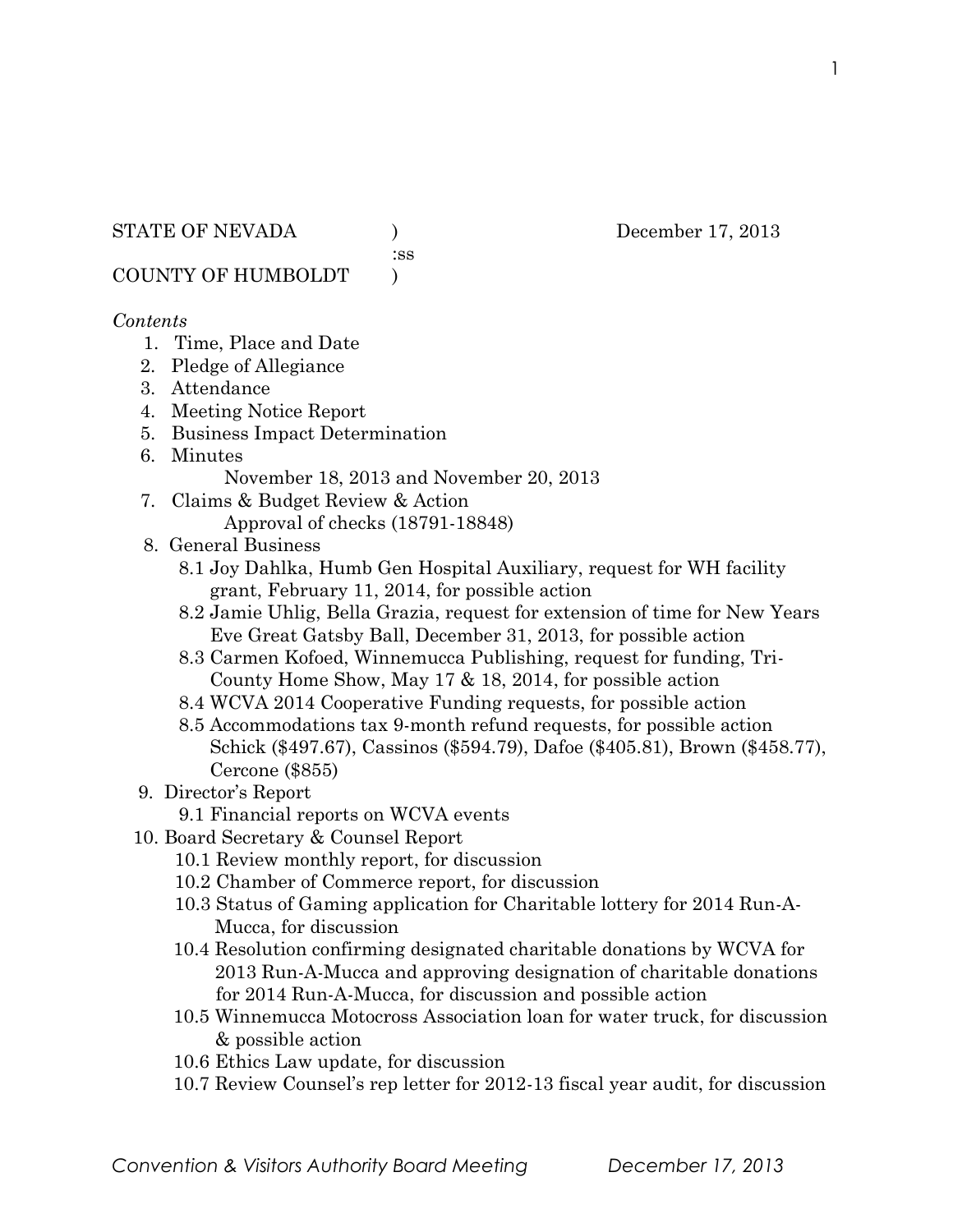- 10.8 End of calendar year actions as required, for discussion & possible action
- 11. Board Administrator
	- 11.1 November Financial reports
- 12. Other Reports
- 13. Next Meeting Date
- 14. Adjournment

#### **MINUTES, DECEMBER 17, 2013**

**1. Time, Place and Date.** The Winnemucca Convention and Visitors Authority met in regular session in full conformity with the law at the Winnemucca Convention Center, West Hall, Winnemucca, Nevada at 4:00 pm on Wednesday, December 17, 2013 with Chairman Terry Boyle presiding.

#### **2. Pledge of Allegiance.**

| <b>3. Attendance.</b> Convention and Visitors Authority Board Officials Present: |                                           |  |
|----------------------------------------------------------------------------------|-------------------------------------------|--|
| Terry Boyle                                                                      | Chairman and Hotel Representative         |  |
| Rodd William Stowell                                                             | Vice Chairman and Business Representative |  |
| Don Stoker                                                                       | Treasurer and Motel Representative        |  |
| Jim Billingsley                                                                  | City Representative                       |  |
| <b>Bill Macdonald</b>                                                            | Secretary and Counsel                     |  |
| Kendall Swensen                                                                  | Board Administrator                       |  |
| Convention and Visitors Authority Board Officials Absent:                        |                                           |  |
| Dan Cassinelli                                                                   | County Representative                     |  |
| <b>Staff Members Present:</b>                                                    |                                           |  |
| Kim Petersen                                                                     | Director                                  |  |
| <b>Staff Members Absent:</b>                                                     |                                           |  |
| <b>Shelly Noble</b>                                                              | Administrative Clerk                      |  |
| Others Present:                                                                  |                                           |  |
| Joyce Sheen                                                                      | Humboldt Sun                              |  |
| <b>Stan Rorex</b>                                                                | Humb Gen Hospital Auxiliary               |  |
| Joy Dahlka                                                                       | Humb Gen Hospital Auxiliary               |  |
| Carmen Kofoed                                                                    | Humboldt Sun                              |  |
| Holly Rudy James                                                                 | Humboldt Sun                              |  |

#### **4. Meeting Notice Report.**

Chairman Boyle reported that notice, including meeting agenda, was posted by Shelly Noble by 9:00 am Thursday, December 12, 2013 at Humboldt County Library, Court House, Post Office, City Hall and Convention Center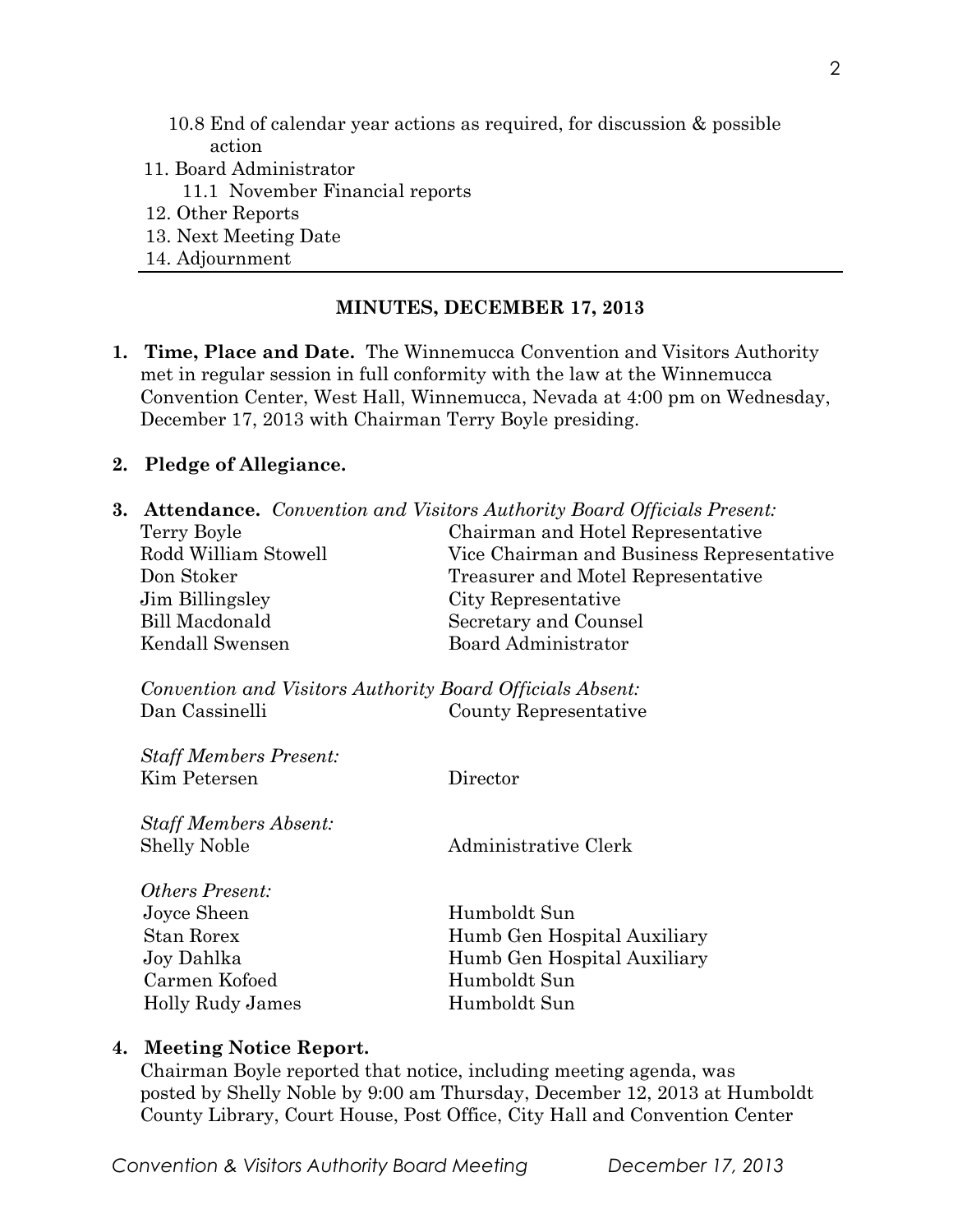West Hall. No persons have requested mailed notice during the past six months.

**5. Business Impact Determination.** After review of the December 17, 2013 agenda, *Don Stoker made a motion that no proposed agenda item is likely to impose a direct and significant economic burden on a business or directly restrict formation, operation, or expansion of a business. The motion carried, 4-0.* 

## **6. Minutes.**

Prior meeting minutes, November 18, 2013. There is not a quorum of members present today who attended this meeting so approval of these minutes will be included on the January 2014 agenda.

Prior meeting minutes, November 20, 2013. *Rodd William Stowell made a motion to accept the minutes of the November 20, 2013 meeting. Motion carried, 4-0.* 

**7. Claims.** The following claims were submitted for payment and approved on December 17, 2013:

| <b>BANK ACCOUNT</b> | <b>CHECK NUMBERS</b> | <b>AMOUNT</b> |
|---------------------|----------------------|---------------|
| Nevada State Bank   | 18791-18848          | \$318,403.67  |

*Don Stoker made a motion to approve all claims as submitted. The motion carried, 4-0.*

## **8. General Business.**

# **8.1 Joy Dahlka, Humb Gen Hospital Auxiliary, request for WH facility grant, HGH Auxiliary Valentine Party, February 11, 2014, for possible action**

Stan Rorex and Joy Dalhka are here to request the use of the West Hall for the HGH Auxiliary Valentine Party in February 2014. Board members acknowledged the wonderful work this group has done over the years to raise funds that benefit our community. However, as with the Auxiliary's past requests for facility grants to be used for their private parties, this board does not want to set a precedent in granting this request. The West Hall facility grant request for the HGH Auxiliary Valentine Party, February 11, 2014, is denied.

 **8.2 Jamie Uhlig, Bella Grazia, request for extension of time for New Years Eve Great Gatsby Ball, December 31, 2013, for possible action** Last month this board granted Mrs. Uhlig's request for the use of the East Hall for this event as it will benefit The Hope Tree. While before the board, Mrs. Uhlig also requested an extension of time for this event but since it was

3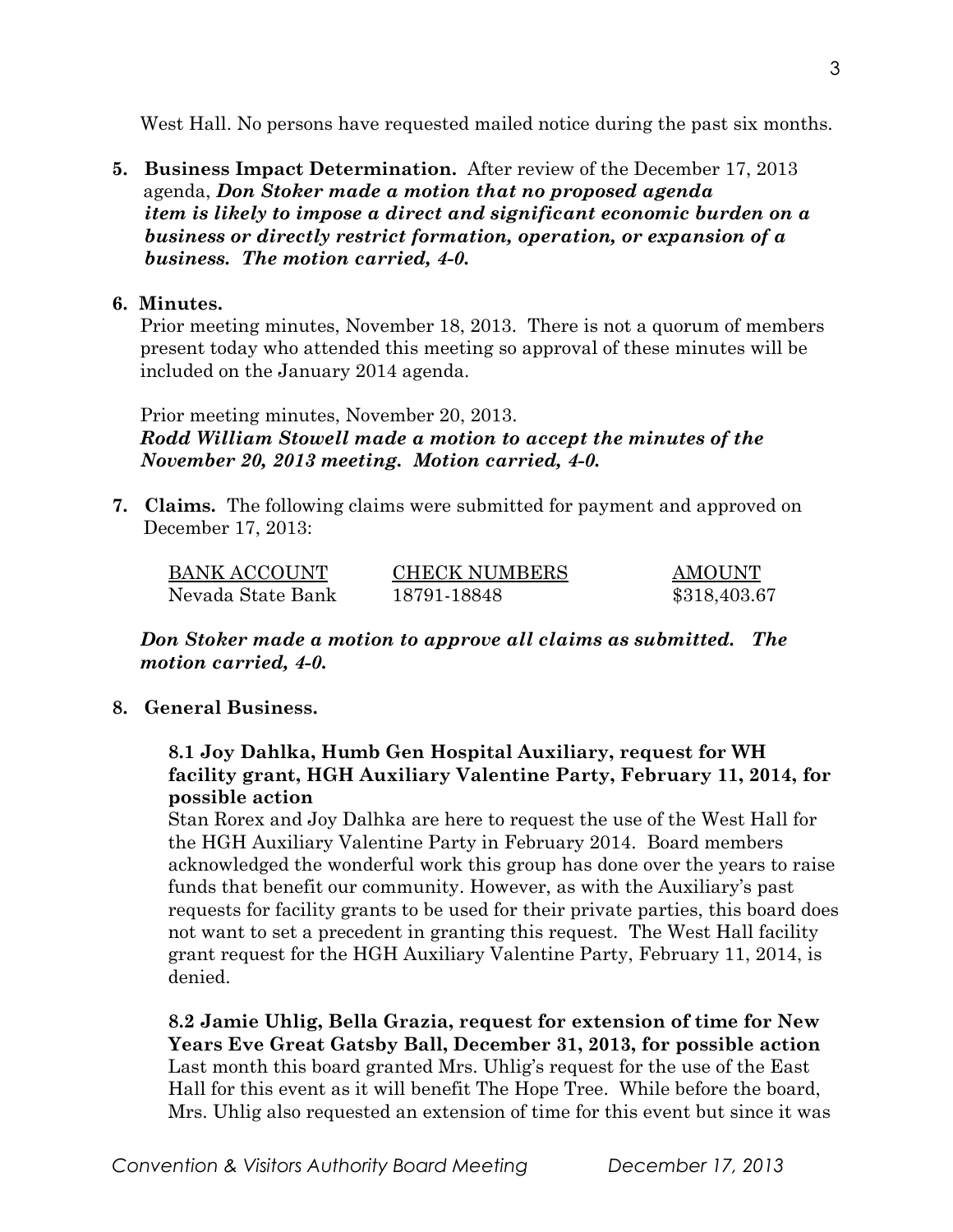not included on the agenda as an action item it was included on this month's WCVA agenda. *Don Stoker made a motion approving the extension of time for the Great Gatsby New Years Eve Ball, December 31, 2013. The music must stop by 2:30 am and the building vacated by 3:00 am on January 1, 2014. Motion carried, 4-0.* 

# **8.3 Carmen Kofoed, Winnemucca Publishing, request for funding, Tri-County Home Show, May 17 & 18, 2014, for possible action**

Winnemucca Publishing is producing this home show next spring and hopes to make it an annual event. They are renting drapes and posts for the booths, which will be rented out by local and regional businesses so they can promote their goods and services. Admission will be free to this event. The request is for payment of the facility fees at the fairgrounds – Exhibit Hall (2 days @ \$400/day) and Kitchen (2 days @ \$50/day). After some discussion about this request going to the county for payment of the fees, *Don Stoker made a motion approving an underwriting in the amount of \$900 for payment of the facility fees at the Winnemucca Events Complex (Exhibit Hall \$800, Kitchen \$100) for the Tri-County Home Show, May 17 & 18, 2014. If this event makes a profit, this amount is to be refunded to the WCVA. Motion carried, 4-0.*

#### **8.4 WCVA 2014 Cooperative Funding requests, for possible action**

Each board member was given a spreadsheet containing the requests received so far for events scheduled for 2014. Kim has also made his recommendations on this spreadsheet as to what he thinks is an appropriate amount to be awarded for next year. It is apparent that this list does not contain all the requests we will receive. Even though the request forms were mailed out in October and were due back to the office by October 28, we know that additional requests will come in for several months asking for board consideration. Here are Kim's thoughts on a few of the requests:

- 777 Barrel/Hairy Horse Race: In addition to the request submitted here, Kim is expecting that this group will make an additional funding request to be used for added prize money.
- Wmca Summer Cutting: There was no amount requested on the funding request form so Kim will contact them and ask that a representative come to a future meeting to talk about an amount to be funded.
- American West Wmca Classic & Finals: Kim is very concerned about these two events as their numbers continue to decline significantly and they are requesting large amounts of funding, which is hard to justify.
- Winchester Futurity: This is a new event for 2014. The request is for the rental fee at the covered arena.
- As in the past, if an event producer is not happy with the funding amount approved, they are welcome to come before this board to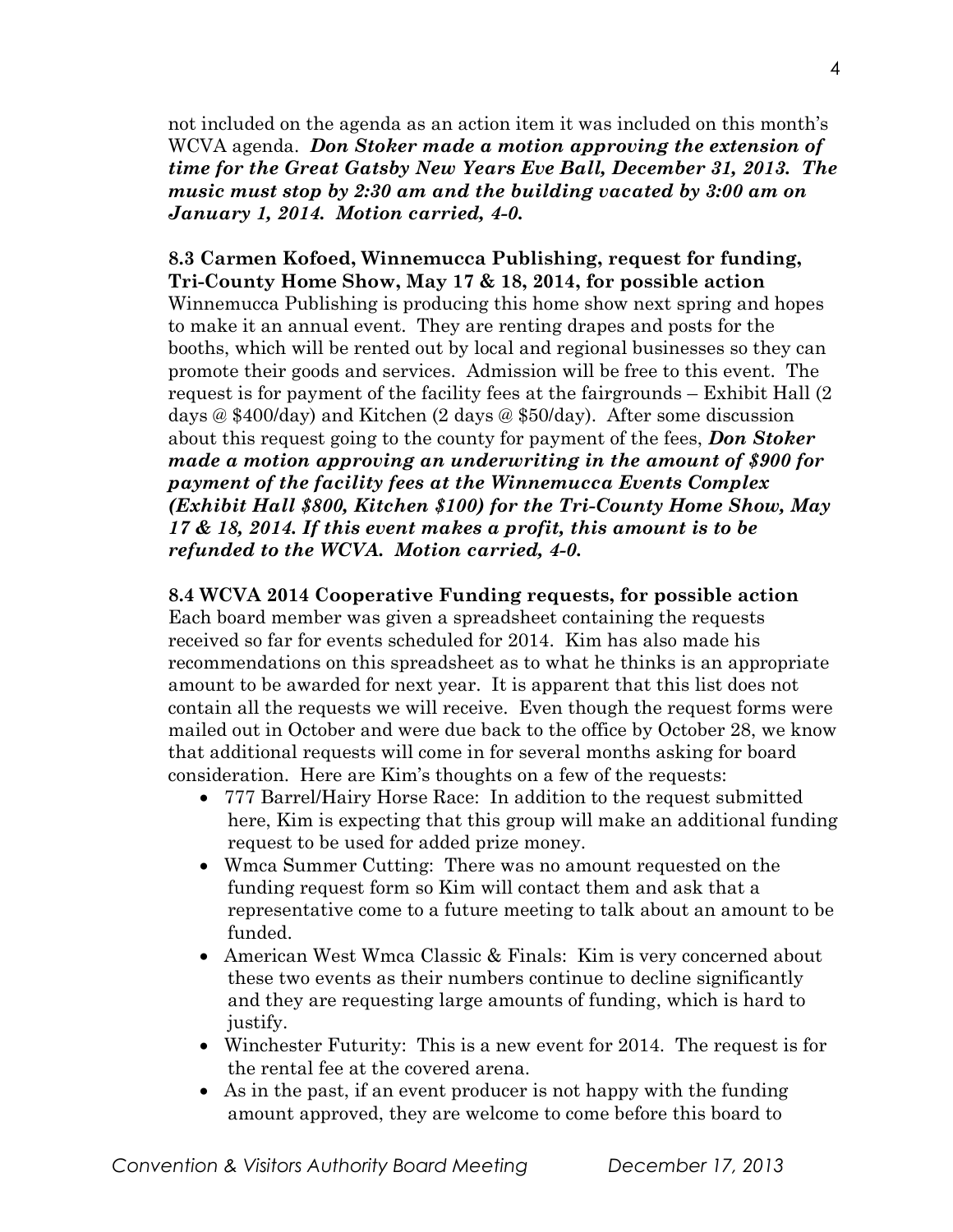discuss their event and the amount they feel would be more appropriate.

*Rodd William Stowell made a motion to accept and approve Director Petersen's recommendations for the WCVA 2014 Cooperative Funding as presented here tonight. Motion carried, 4-0.* 

**8.5 Accommodations tax 9-month refund requests, for possible action, Schick (\$497.67), Cassinos (\$597.79), Dafoe (\$405.81), Brown (\$458.77), Cercone (\$855)**

*Terry Boyle made a motion to approve the accommodation tax 9-month refund requests for Sam Schick (\$497.67), Bill Cassinos (\$597.79), Aaron Dafoe (\$405.81), Gary Brown (\$458.77), Seth Cercone (\$855). Motion carried, 4-0.*

#### **9. Director's Report.**

#### **9.1 Financial reports on WCVA events**

Bank reconciliations for the Tri-County Fair and Ranch Hand Rodeo were included in the board packets for review.

#### **10. Secretary and Counsel, Monthly report.**

#### **10.1 Review monthly report, for discussion**

Report for November was reviewed by Bill.

#### **10.2 Chamber of Commerce report, for discussion**

November 2013 Report was included in Bill's report.

## **10.3 Status of Gaming application for Charitable lottery for 2014 Run-A-Mucca, for discussion**

The application for a charitable lottery held as part of 2014 Run-A-Mucca has been submitted to the state and we should be receiving a response soon.

#### **10.4 Resolution confirming designated charitable donations by WCVA for 2013 Run-A-Mucca and approving designation of charitable donations for 2014 Run-A-Mucca, for discussion and possible action**

Bill read in to the record a resolution confirming the 2013 Run-A-Mucca lottery proceeds to Lowry Drug-Free Graduation Celebration and proposing the recipients of lottery proceeds from the 2014 Run-A-Mucca motorcycle raffle. For 2014, the lottery proceeds will go to the Lowry Drug-Free Graduation Celebration as well other youth and community organizations that WCVA contributes to on a regular basis. *Jim Billingsley made a motion to accept the resolution read in to the record by Bill*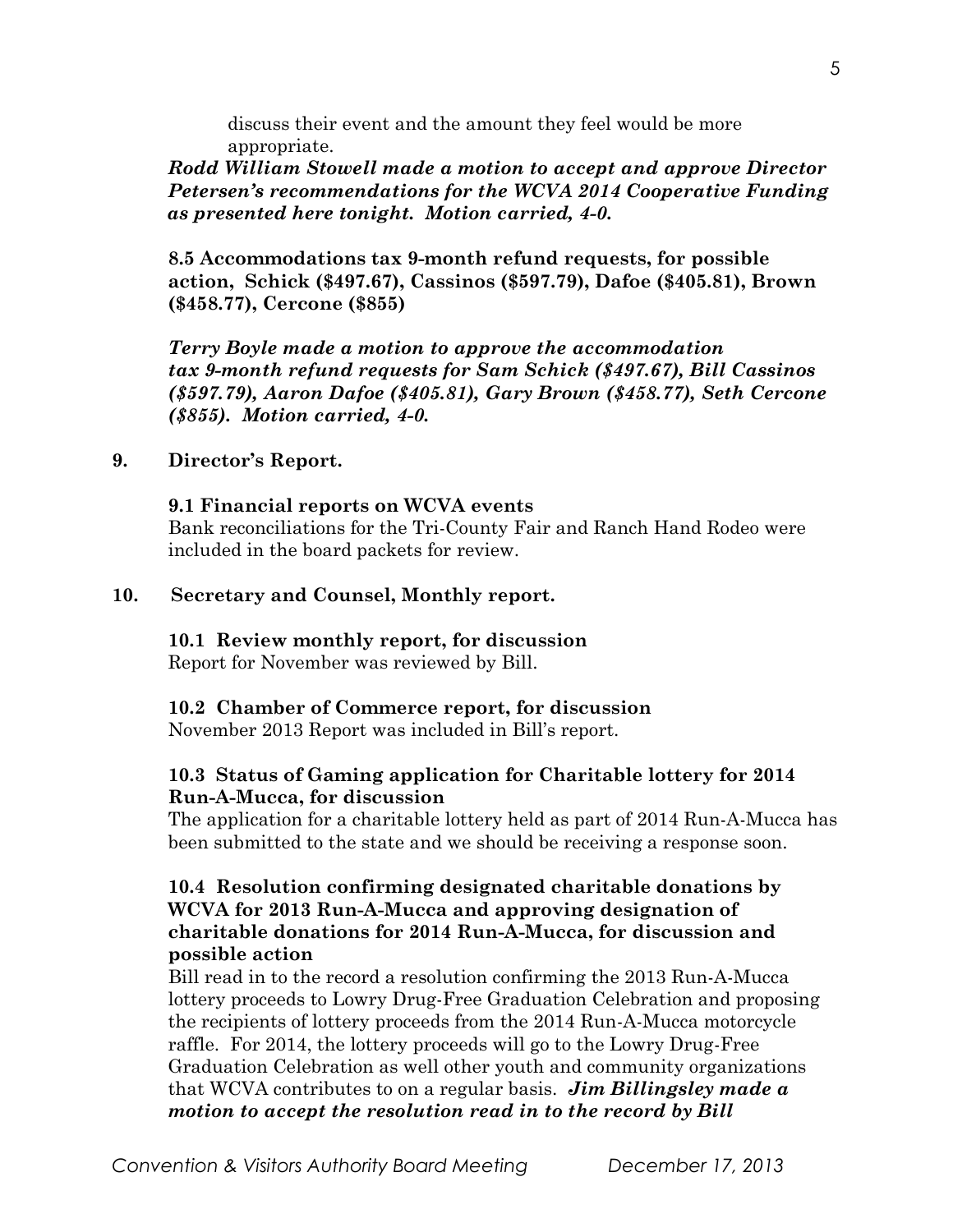## *Macdonald identifying the recipients of the proceeds of the 2013 Run-A-Mucca lottery and proposing recipients of the 2014 Run-a-Mucca lottery proceeds. Motion carried, 4-0.*

## **10.5 Winnemucca Motocross Association loan for water truck, for discussion and possible action**

 Bill read in to the record a resolution outlining the terms of the agreement that was approved last month for the purchase of a water truck by the Winnemucca Motocross Association. *Rodd William Stowell made a motion to accept the resolution as presented by Bill outlining the terms of the cooperative funding for a water truck to be purchased by Winnemucca Motocross Association. Motion carried, 4-0.* 

## **10.6 Ethics Law update, for discussion**

Bill will provide an ethics update review at next month's meeting.

## **10.7 Review Counsel's rep letter for 2012-13 fiscal year audit, for discussion**

Bill will be in touch with board members and WCVA staff as he prepares his rep letter for our annual audit.

# **10.8 End of calendar year actions as required, for discussion and possible action**

No report.

## **11. Board Administrator.**

## **11.1 November Financial Reports, for discussion**

Room tax amounts were down again for the month of November. Terry feels room tax totals will be down significantly for December as well.

## **12. Other Business.**

## **12.1 Nevada State Bank Investment of LGIP funds**

Kendall is still working to get our funds transferred to the investment accounts approved by this board.

## **12.2 Denio Junction Motel room tax delinquency**

It was noted by board members that room taxes from Denio Junction Motel have not been paid for the past few months even though they believe Denio Junction is still renting motel rooms. Bill will call the owner and try to get this resolved. He noted that since the person who used to prepare the returns no longer works at Denio Junction, the taxes have not been paid.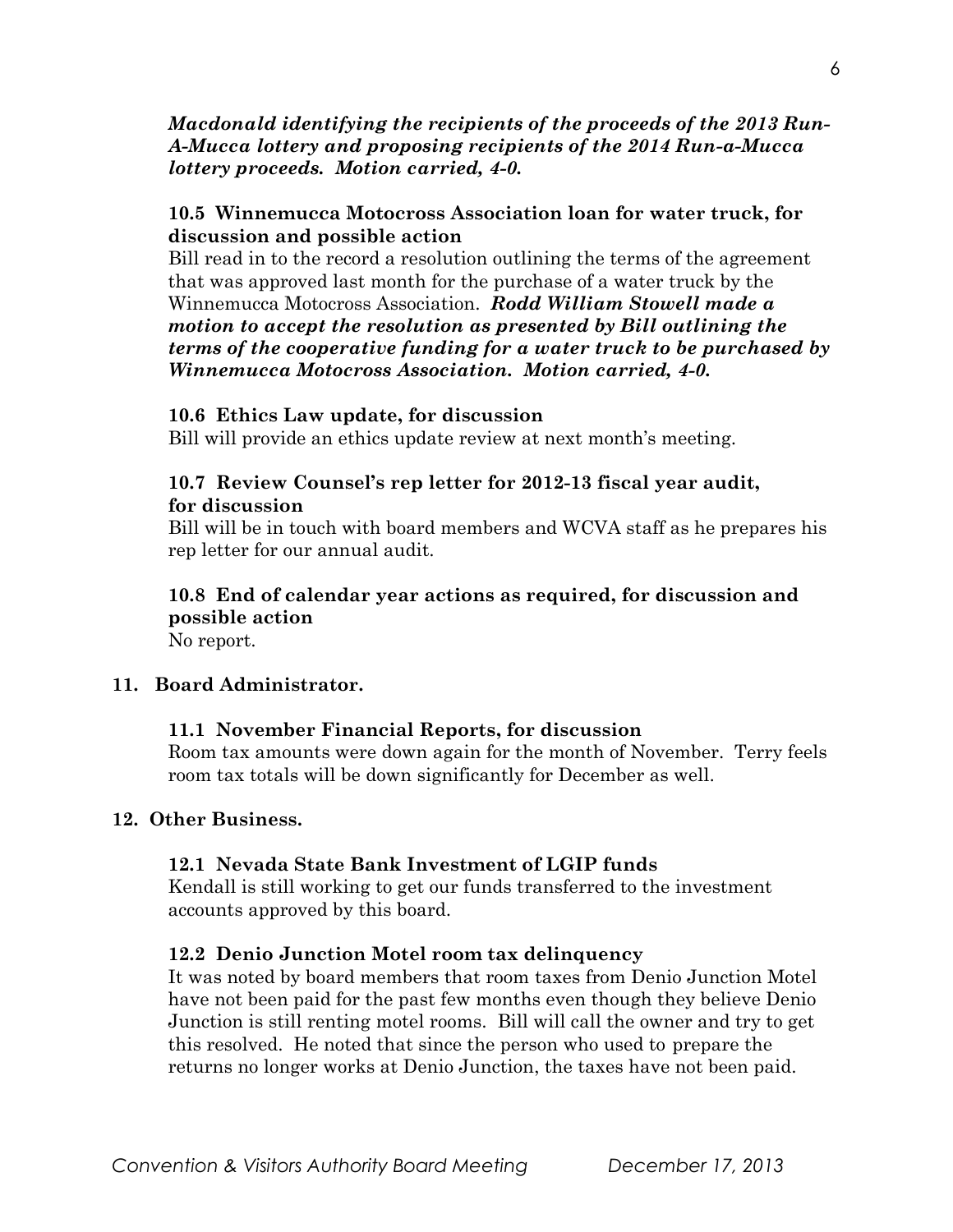#### **12.3 Appreciation plaques**

WCVA has received plaques thanking them for their support of their events from the Gold Diggers Motorcycle Club and Lazy P Adventure Farm.

## **12.4 Labor Day Rodeo**

At the last Ag District #3 board meeting the future of the rodeo was again discussed. The majority of the board was in agreement that it was probably time to look at alternatives to the rodeo. Dennis Ramasco would like to work to keep the rodeo as part of the Labor Day weekend events. Dennis is going to contact a stock contractor to seek some ideas that might keep the rodeo going. The Winnemucca Motocross Association put on a presentation to the Ag #3 board as an alternative to a rodeo. They would build a track with jumps and racing that would put on quite a show for fair patrons throughout the day on Saturday. A decision should be made on whether or not to keep the rodeo at the January 2014 meeting. Bill received a phone call from Julian Smith, out of Carson City. Mr. Smith served with Bill on the Rodeo Board several years ago. He wanted to express his regret that the future of the Winnemucca Labor Day Rodeo was in doubt.

#### **12.5 Mule Races**

At the last Ag #3 meeting the board voted to discontinue the Mule Races. Several weeks ago a letter was sent to race owners asking for suggestions on changes that could be made to make this event profitable, or at least break even. We did not receive any responses. The management at Winners was not happy to hear of this decision and briefly considered taking over the event but once they were presented with the financial information from the past 10- 15 years, they decided against it.

#### **12.6 Event Center scoreboard**

The new scoreboard at the Event Center has been installed and is running. We are still learning how to use it but it is a big improvement on the old one. At a future meeting Kim would like this board to go to the Event Center so that they can have a demonstration. The Chamber's new reader board was installed at the same time as the Event Center's. It looks nice on the corner. Debbie is still learning how to program her sign, too, with fonts that are the easiest to read.

## **13. Regular Business. Next Meeting. The Board confirmed the next regular meeting date of Wednesday, January 15, 2014, 4:00 pm.**

**14. Adjourn.** *Don Stoker made a motion to adjourn this meeting. Motion carried, 4-0.* The meeting was adjourned at 5:10 pm to the next regular meeting, or to the earlier call of the Chairman or to the call of any three (3) members of the Board on three (3) working days notice.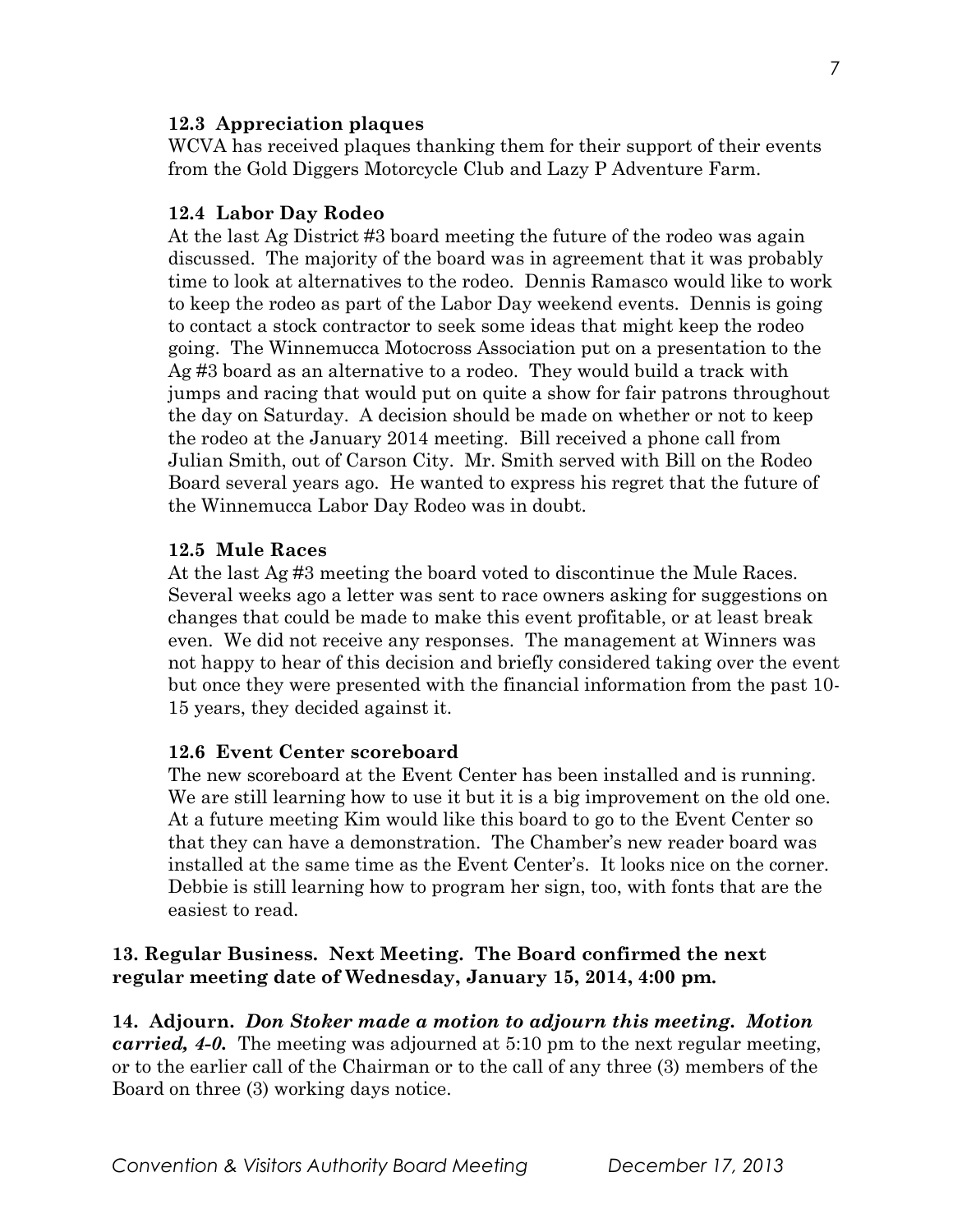Respectfully submitted,

Shelly Noble

APPROVED ON \_\_\_\_\_\_\_\_\_\_\_\_\_\_\_\_\_\_\_\_\_\_\_\_\_\_\_\_, 2014

As written\_\_\_\_\_\_\_\_\_\_\_\_\_\_\_

As corrected \_\_\_\_\_\_\_\_\_\_\_\_\_ Winnemucca Convention & Visitors Authority Board

 $\_$  ,  $\_$  ,  $\_$  ,  $\_$  ,  $\_$  ,  $\_$  ,  $\_$  ,  $\_$  ,  $\_$  ,  $\_$  ,  $\_$  ,  $\_$  ,  $\_$  ,  $\_$  ,  $\_$  ,  $\_$  ,  $\_$  ,  $\_$  ,  $\_$  ,  $\_$  ,  $\_$  ,  $\_$  ,  $\_$  ,  $\_$  ,  $\_$  ,  $\_$  ,  $\_$  ,  $\_$  ,  $\_$  ,  $\_$  ,  $\_$  ,  $\_$  ,  $\_$  ,  $\_$  ,  $\_$  ,  $\_$  ,  $\_$  ,

Hotel Representative

TERRY BOYLE RODD WILLIAM STOWELL Chairman and Vice Chairman and Business Representative

\_\_\_\_\_\_\_\_\_\_ \_ \_\_\_\_\_\_\_\_\_\_\_\_\_\_\_ \_\_\_\_\_\_\_\_\_ \_\_\_\_\_\_\_\_\_\_\_\_\_\_\_\_\_\_ DON STOKER JIM BILLINGSLEY Treasurer and Motel Representative City Representative

ABSENT \_\_\_\_\_\_\_\_\_\_\_\_\_\_\_\_\_\_\_\_\_\_\_ DAN CASSINELLI County Representative